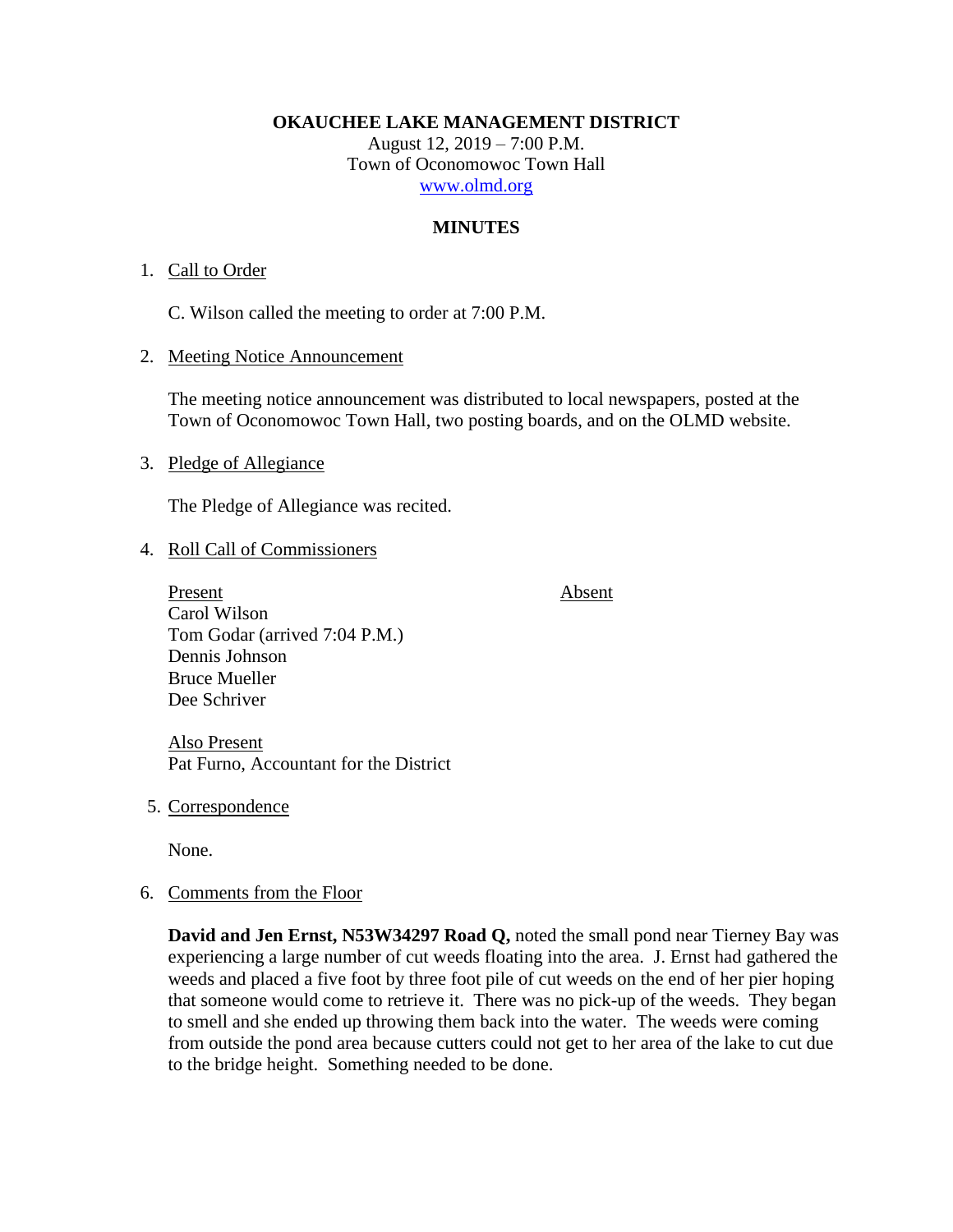Okauchee Lake Management District Meeting August 12, 2019 Page 2 of 5

> D. Johnson noted he had been on the Board a long time and never heard why the cut weeds would get back in that area.

**Doug Grant, N53W34359 Road Q,** agreed with J. Ernst, noting there had to be a way to get the floating cut weeds picked up from their area. Floating cut weeds had been a nuisance throughout the time he resided at his address and had affected the effectiveness of the aerator in the small pond that he operated with support from the OLMD. The cut weeds would get caught up into the aerator/oscillator and had to be removed in order for the aerator to work properly. With an east wind the cut weeds came into Tierney Bay and with a southwest wind the weeds floated back into the corner. These were grassy weeds not native to Tierney Bay and had come from Icehouse Bay. All other lake property owners had pier pick-up of weeds and this area did not. While he knew they paid a lesser percentage than other taxed Okauchee Lake property owners, they did not have anywhere to go with the weeds. He requested consideration be given to having someone come back into the area with a boat if possible to retrieve the cut weeds. D. Johnson questioned what was different from two years ago when D. Grant had approached the Board regarding the use of an aerator/oscillator for the pond area. D. Grant explained duckweed and watermeal still remain a concern; however, the cut weeds get sucked into the equipment. Multiple times per day he went to the aerator because it shut off due to the weeds being stuck in the aerator. It was not as effective and, due to the weeds, would not blow the weeds out as far as they used to go. This spring was colder and initially had fewer weeds; however, after the recent heat the weed growth was excessive in the bay. Algae were prolific as well.

J. Ernst explained she had turned the aerator on in front of her house at a \$300 per month cost. This was too expensive. She had decided not to do anything because of the floating cut weeds that clogged the aerator. The duckweed was multiplying rapidly and that area of the lake should have weed pick-up. D. Johnson explained the Crane's Nest portion of the lake also did not have weed pick-up because cutting/barging equipment could not get back into that area. There were ten homes along Highway C that did not receive weed cutting services due to shallow waters.

D. Ernst suggested the use of a small boat to bring the cut weeds out of Tierney Bay for pick-up. D. Johnson explained that perhaps additional efforts could be put toward doing a better job of skimming the floating cut weeds in that area. The Lake Operations Supervisor would be contacted also regarding placing a customized piece of plastic in area on the equipment that could help to keep floating cut weeds from occurring. Another suggestion could be to block off the screen in the entrance to the pond area during cutting in the nearby areas. This would require a cooperative effort between neighbors to proceed.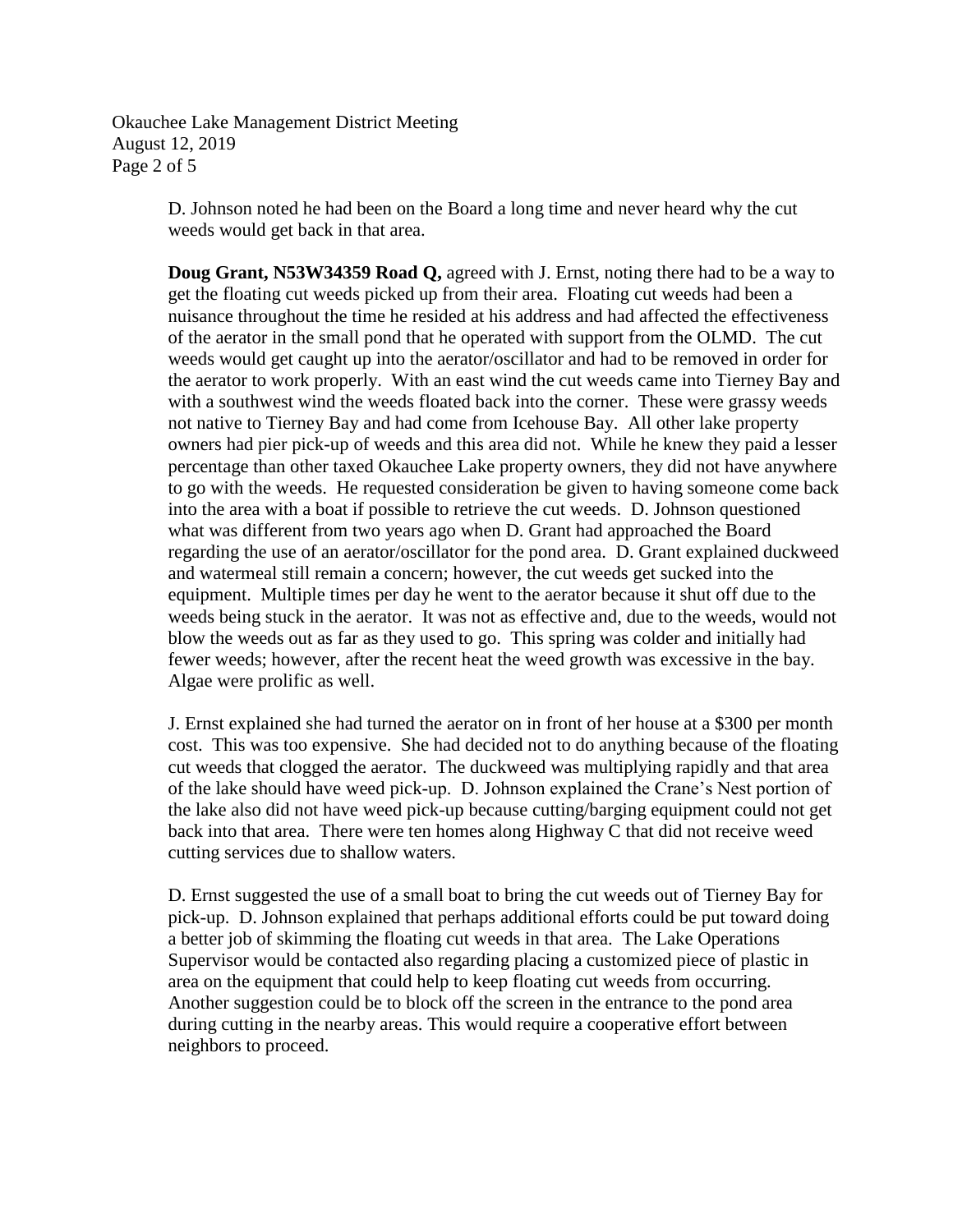Okauchee Lake Management District Meeting August 12, 2019 Page 3 of 5

> J. Ernst questioned the history of the pond near Tierney Bay. She wondered why the bridge was put in so low making it difficult for boats to traverse the area. Discussion ensued regarding contacting the DNR about the history of the area and the ecology of the pond. The pond was not a clear open lake. It was cleaner in the spring of the year, and when chemical treatments were allowed it was much better. While there were other effective treatments, the DNR had removed several of those types of tools and spraying that area was no longer allowed. DNR staff had viewed the pond area in the last month and all understood J. Ernst's frustration with the current situation. Recollections through the years indicated the pond had been there for a long time and the bridge was placed before the OLMD was formed, perhaps as early as the 1920's or 1930's. The aerator /oscillator had helped in the pond area; however, at certain times of the year, such as during June, July and August, weed growth was excessive. The oscillator was not able to keep the entire bay area open. D. Johnson agreed to meet with the Ernst's and D. Grant in the future to discuss the weeds in the pond near Tierney Bay.

## 7. Comments from Committee Members

None.

## 8. Discuss & Act on Report of the Treasurer

P. Furno reported the following:

| Total Revenues:     | \$348,749.59 |
|---------------------|--------------|
| Total Expenditures: | \$211,237.03 |
| Total:              | \$137,512.56 |

**D. Johnson moved to accept the Report of the Treasurer as presented. B. Mueller seconded the motion. There was no further discussion. All were in favor. Motion carried unanimously.**

#### 9. Approve Checks & Vouchers

**T. Godar moved to approve the bills to be paid for August 12, 2019. B. Mueller seconded the motion. There was no further discussion. All were in favor. Motion carried.**

## 10. Approve Minutes of the Previous Meeting

**D. Johnson moved to approve the July 8, 2019 meeting minutes as presented. D. Schriver seconded the motion. There was no further discussion. All were in favor. Motion carried.**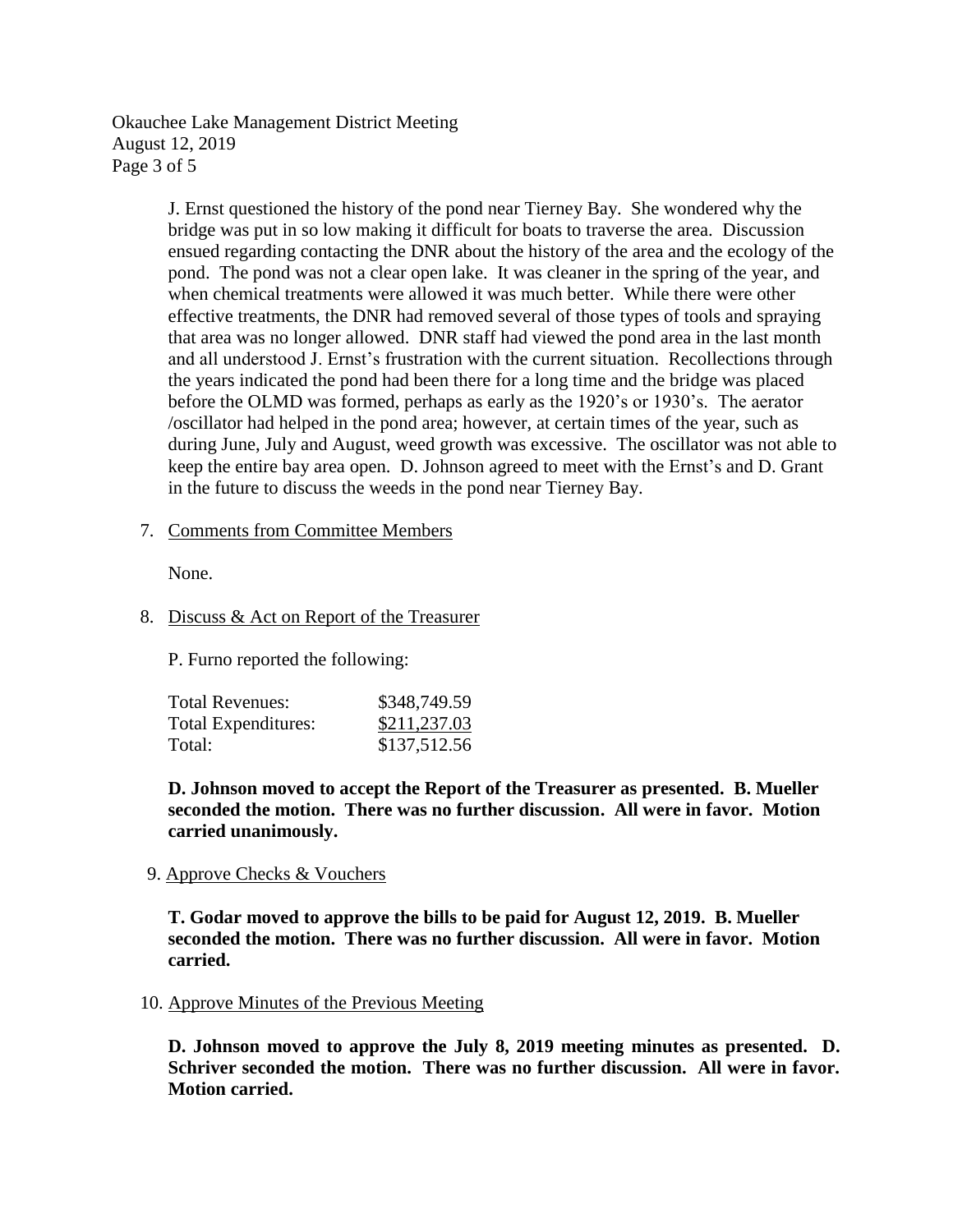Okauchee Lake Management District Meeting August 12, 2019 Page 4 of 5

# **B. Mueller moved to approve the July 22, 2019 meeting minutes as presented. D. Schriver seconded the motion. There was no further discussion. All were in favor. Motion carried.**

#### 11**.** Aquatic Plant Management Report

### a. Discuss & Act On Treatment Plan For Starry Stonewort

D. Johnson explained Starry Stonewort had recently been discovered in Okauchee Lake in two areas. One stand was near Foolery's in the channel and another stand near the boat launch at the Golden Mast. The stand near the bridge was roughly 2,000 sf and the stand near the Golden Mast much smaller. He had met with DNR Lake Specialist Heidi Bunk regarding options on how to treat Starry Stonewort. Options ranged from doing nothing to dropping the water levels in the winter and attempting to freeze the plants out of existence, Diver Assisted Suction Harvesting (DASH), raking, pulling and some of these options in combination with specific targeted chemical treatment. Marine BioChemists staff consulted in this matter had done extensive surveying from Foolery's to the DNR launch and found no additional stands with only a small stand located by the Golden Mast. Plants were currently three feet tall near the bridge but that did not mean they would continue to grow. Starry Stonewort plants grew best in slower moving water. To do nothing was not considered a good option. A drawdown of the lake was not an option. One suggestion included isolation of the stand and placement of an impermeable curtain around the stand with aggressive targeted chemical treatment. Another option included isolating the stand, placing a "mat" in the isolation area to block all vegetative growth and then because the Starry Stonewort did not like competition of other plants, placing a pellet of native local plants to re-seed the area. Chemical treatment by itself was not an option under the bridge. The DASH method could be used to pull weeds as an option with mats and reseeding after that to establish native plants in the stand area. Typically some soil would be removed with the DASH method as well to remove the star bulbils that reproduce the plant. The DASH method would take a day of pulling near the bridge with traffic directed around there. This would likely happen after Labor Day. Efforts could begin to apply for a grant that could provide support in treatment of Starry Stonewort. Discussions were underway regarding what had changed in lake management plans and aquatic plant management plans through the years. Discussion ensued. It seemed prudent to plan to move forward with a treatment and to gather estimates with application through a grant to recover the treatment costs. At this time, preferred treatment could include placing an impermeable curtain around the stand near the bridge, removal of the plants and placement of a mat with reseeding of the area with native plants. Near the Golden